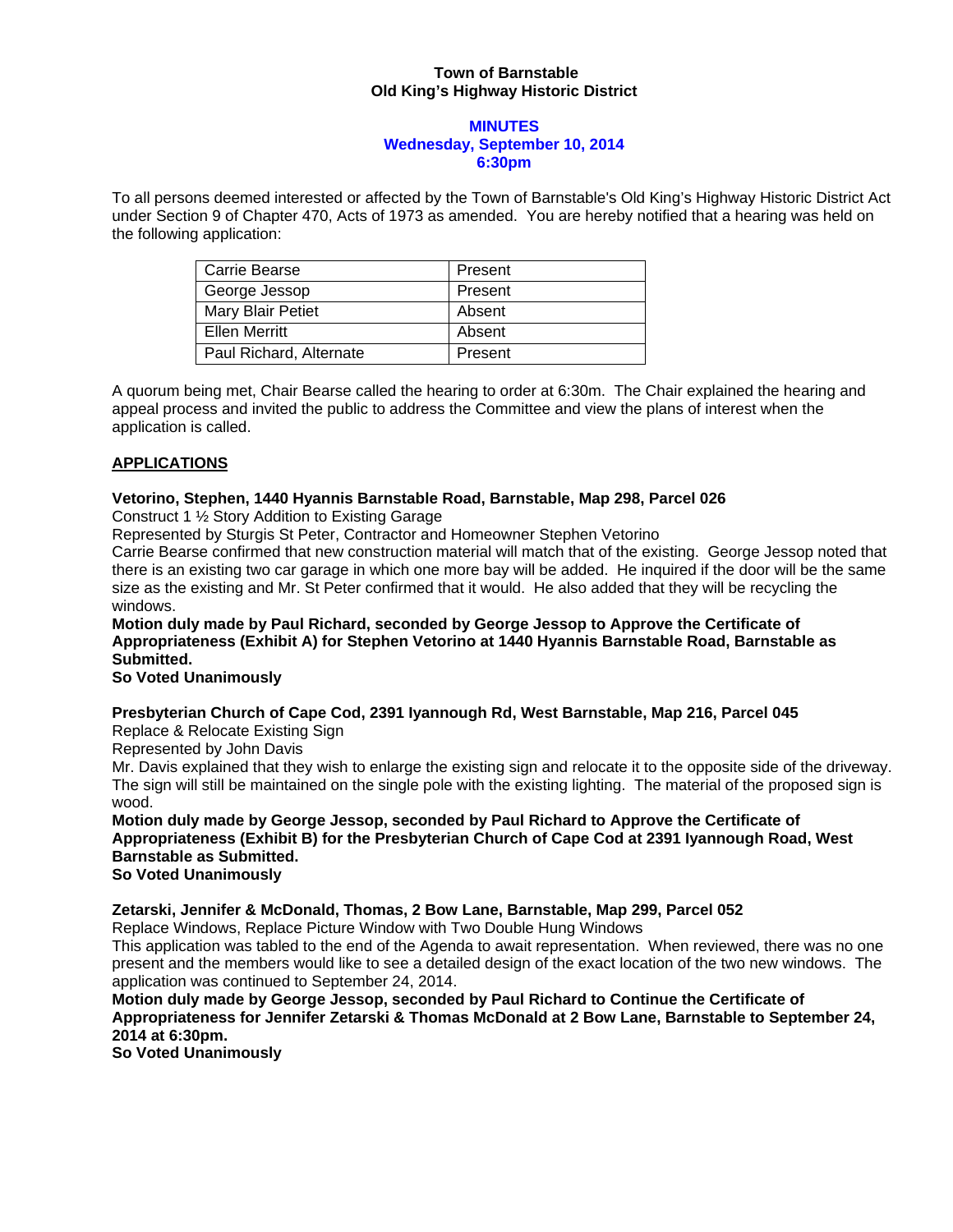### **Fanning, Donald & Ann, 2725 Main Street, Barnstable, Map 258, Parcel 077**

Alteration of Window

Represented by Donald & Ann Fanning

Ms. Fanning stated that all materials will match those that existing, however, for the new window she asked if it would be possible to have fixed exterior grills and removable interior. The Committee members stated this would be fine.

**Motion duly made by Paul Richard, seconded by George Jessop to Approve the Certificate of Appropriateness (Exhibit C) for Donald & Ann Fanning at 2725 Main Street, Barnstable as Amended to reflect fixed exterior grills and removable interior grills. So Voted Unanimously** 

# **Schiffmann, Richard & Jean, 2786 Main Street, Barnstable, Map 258, Parcel 027**

Repair Existing Barn Shed

#### Represented by Richard & Jean Schiffmann

Mr. Schiffmann reviewed the project to repair an existing carriage shed. The only difference from the existing when completed will be the doors as they propose to replicate the doors that exist on the attached barn. Carrie Bearse confirmed that the roof shingles will match those of the barn which are an asphalt brown.

**Motion duly made by Paul Richard, seconded by George Jessop to Approve the Certificate of Appropriateness (Exhibit D) for Richard & Jean Schiffmann at 2786 Main Street, Barnstable as Submitted. So Voted Unanimously** 

#### **Worthington, Harriet, 2771 Main Street, Barnstable, Map 258, Parcel 034**

Replace Existing Windows

The Committee requested that the applicant continue the application to September 24, 2014 due to the lack of a quorum as the Chair, being a direct abutter, would be recusing herself from the discussion and vote. **Motion duly made by George Jessop, seconded by Paul Richard to Continue the Certificate of Appropriateness for Harriet Worthington at 2771 Main Street, Barnstable to September 24, 2014 at 6:30pm.** 

#### **So Voted Unanimously**

# **Beach Point LLC, 10 Barrel Hill Trail, Barnstable, Map 278, Parcel 047-001**

**Open Space Definitive Plan "Barrel Hill" (Lot 2, Subdivision #818) as recorded 7/21/2009 in Plan Book 630, Page 66 and including Open Space Special Permit recorded in Book 23907, Page105 and Subdivision Decision recorded in Book 23907, Page 92** 

Construct New Single Family House

Represented by Brian Burbic, Contractor

Mr. Burbic detailed the proposed new single family home. The rear elevation is what you will see when you drive up as this lot is around the bend on Barrel Hill. The lot drops off significantly and that is why the house is sited the way it is. Windows will have a 2/2 pattern, tru divided lite, and plank style siding. George Jessop wished to see an elevation drawing so he can see the difference in grading. The way the house is situated into the hill, it makes the house appear smaller and will also affect how the entrance is displayed. George Jessop noted that the garage is located under the building and has a canopy. Brian Burbic thought that the house needed something to break up the space and having the extra roof line will soften it up. George Jessop agrees and added that rather than just three brackets, it might look better with four, even if they are closer together as this is a sizeable projection. He added that you might want to expand the apron; however, the design is nicely scaled and has interesting elements that make it appear to be an old shaker home. Paul Richard asked if that was a retaining wall on the site plan drawing and if it would have stone veneer. Brian Burbic replied that it has not been determined at this time. The foundation of the house will not have stone veneer, unless the new homeowner requests it and they would then file a modification. Carrie Bearse also noted that there was not a landscape plan included and this Committee would require one before the building permit could be issued. George Jessop stated that the concept and preliminary plans are a start and the design is a good example of historic reconstruction for the district. He would suggest continuing the application so that additional information can be provided such as grading for the elevations, landscaping plan and a detailed exterior elevation drawing. Mr. Burbic agreed. **Motion duly made by Paul Richard, seconded by George Jessop to Continue the Certificate of Appropriateness for Beach Point LLC, 10 Barrel Hill Trail, Barnstable, Map 278, Parcel 047-001 Open Space Definitive Plan "Barrel Hill" (Lot 2, Subdivision #818) as recorded 7/21/2009 in Plan Book 630, Page 66 and including Open Space Special Permit recorded in Book 23907, Page105 and Subdivision Decision recorded in Book 23907, Page 92 to September 24, 2014 at 6:30pm. So Voted Unanimously**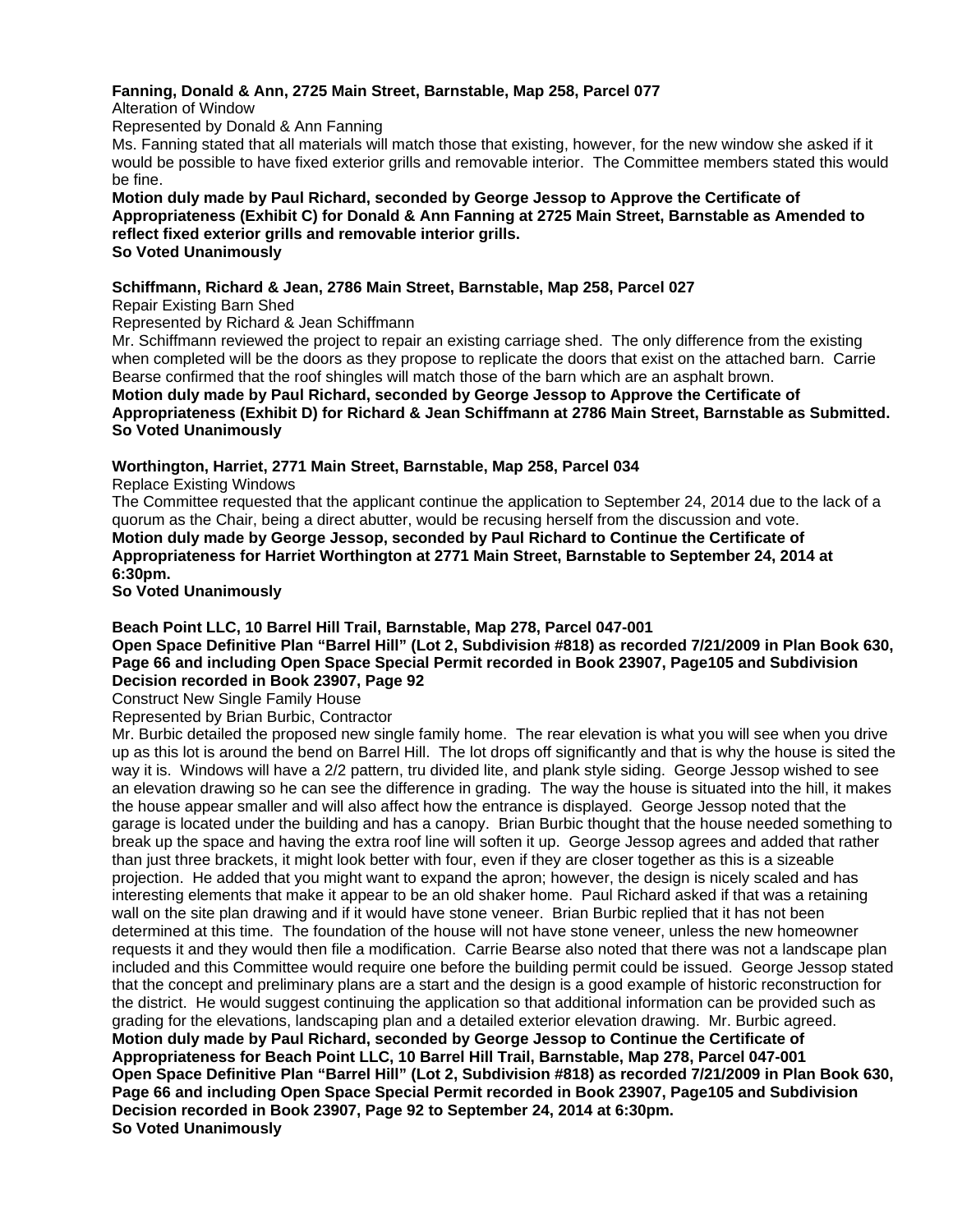#### **Grossmith Drew, Lynne, 68 Locust Lane, Barnstable, Map 319, Parcel 126**

Construct Addition, Replace Doors & Windows, Install Skylights Represented by James Drew

Carrie Bearse asked if the two skylights on the front elevation indicated on the drawing were new and Mr. Drew stated that they were. Carrie Bearse asked if there were other houses in the neighborhood with skylights on the front elevation and Mr. Drew was not sure. She finds the changes proposed are appropriate with the exception of the skylights as this Committee rarely approves them on the front of the house. George Jessop concurred and added that without a sample of what the skylights would look like, he would hesitate to approve them. Mr. Drew would be acceptable to an approval with the exclusion of the skylights.

# **Motion duly made by George Jessop, seconded by Paul Richard to Approve the Certificate of Appropriateness (Exhibit E) for Lynne Grossmith Drew at 68 Locust Lane, Barnstable as Amended to reflect the exclusion of the two skylights on the front elevation.**

**So Voted Unanimously** 

#### **MINOR MODIFICATIONS**

# **Paster, Barry & Deirdre, 431 Willow Street, West Barnstable, Map 131, Parcel 001**

Installation of Skylight on South Driveway Slope of Roof

The skylight will be located on the south elevation by the driveway and not visible from the road. George Jessop pointed out that the elevation drawing submitted had the skylight in the wrong location, but the floor plan was correct. Staff will correct with applicant.

**Motion duly made by George Jessop, seconded by Paul Richard to Approve the Minor Modification (Exhibit F) for Barry & Deirdre Paster at 431 Willow Street, West Barnstable for a skylight on south driveway slope of roof and at the rear of the building. So Voted Unanimously** 

#### **CERTIFICATE OF EXEMPTIONS**

**Carty, Lucy, 49 Acre Hill Road, Barnstable, Map 297, Parcel 070**  Construct 10' x 14' Shed **Motion duly made by George Jessop, seconded by Paul Richard to Approve the Certificate of Exemption (Exhibit G) for Lucy Carty at 49 Acre Hill Road, Barnstable as Submitted. So Voted Unanimously** 

**Hempstead, Scott & Maura, 21 Deacon Court, Barnstable, Map 300, Parcel 057**  Replace 1/1 Windows with 6/6 Fixed Exterior Grills **Motion duly made by George Jessop, seconded by Paul Richard to Approve the Certificate of Exemption (Exhibit H) for Scott & Maura Hempstead at 21 Deacon Court, Barnstable as Submitted. So Voted Unanimously** 

**Craddock, James, 128 Gemini Drive, West Barnstable, Map 131, Parcel 043**  Replace Deck **Motion duly made by George Jessop, seconded by Paul Richard to Approve the Certificate of Exemption (Exhibit I) for James Craddock at 128 Gemini Drive, West Barnstable as Submitted. So Voted Unanimously** 

**Having no further business before this Committee, a motion was made by Paul Richard, seconded by George Jessop to Adjourn the Meeting at 7:51pm. So Voted Unanimously** 

Respectfully submitted, Marylou Fair Recording Secretary